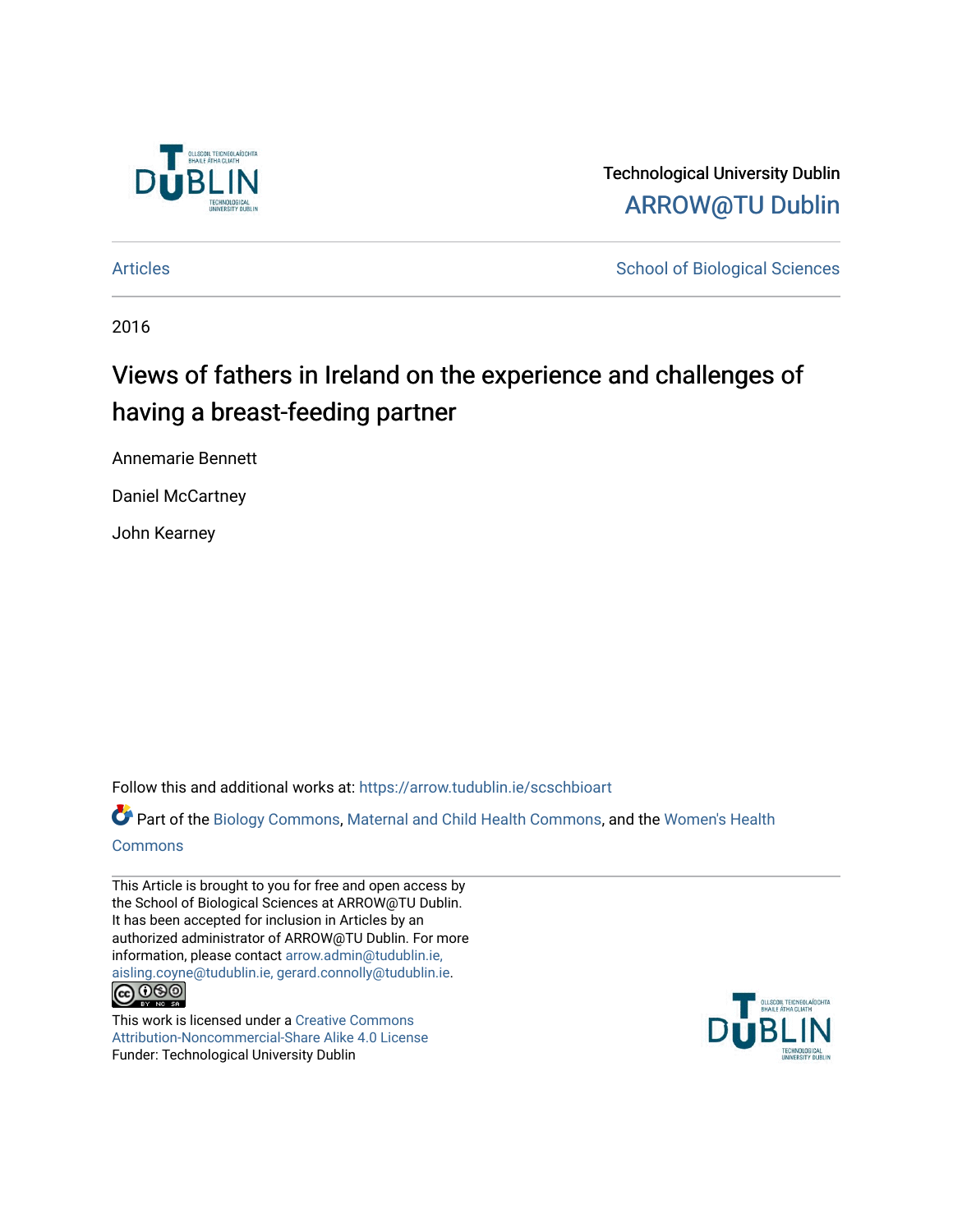Contents lists available at [ScienceDirect](www.sciencedirect.com/science/journal/02666138)

## Midwifery

journal homepage: <www.elsevier.com/midw>

## Views of fathers in Ireland on the experience and challenges of having a breast-feeding partner



**Midwifer** 

Annemarie E. Bennett, BSc (Research Dietitian)\*, Daniel McCartney, BSc, MSc, PhD (Lecturer in Human Nutrition and Dietetics), John M. Kearney, BSc, PhD (Lecturer in Nutrition and Epidemiology)

School of Biological Sciences, Dublin Institute of Technology, Kevin Street, Dublin 8, Ireland

#### article info

Article history: Received 26 January 2016 Received in revised form 17 June 2016 Accepted 3 July 2016

Keywords: Fathers Breast feeding Milk feeding Breast feeding in public Breast feeding promotion Ireland

#### ABSTRACT

Objective: this study investigated the relationship between fathers and breast feeding in Ireland. Design and method: a cross-sectional semi-quantitative questionnaire with closed-ended and openended questions was posted to 1398 men with an Irish partner who had given birth 4–7 months previously. Fathers who specified that their partner breast fed their last or only child were questioned about their: influence on the breast feeding decision; ability to assist with breast feeding challenges; preferred type of information on breast feeding; perceived advantages and disadvantages to breast feeding; and views on breastfeeding in public. Data from closed-ended questions on breast feeding were presented using frequencies and associated percentages. Answers to open-ended questions on breast feeding were categorised into themes using content analysis. Each theme was assigned a numerical code and the themes developed were quantitatively counted and presented as frequencies and percentages.

Findings: of the 583 respondents (42% response rate), 417 (71.5%) had a partner who had breast-fed their last or only child. Most of the 417 fathers were employed (95.7%, n399), college-educated (76.7%, n320) and married (87.8%, n366). Most (75.5%, n315) fathers were involved in the breast feeding decision. The majority (77.5%, n323) of fathers were unprepared for at least one aspect of breast feeding, most commonly that their partner encountered difficulties in establishing breast feeding. Of those fathers with a partner who experienced difficulties with breastfeeding (56.8%, n237), half (49.4%, n117) were unable to help their partner to overcome her breast feeding difficulties. Two-fifths (41.0%, n133) of fathers felt deprived of bonding time. Almost one in ten (9.4%, n39) fathers felt uncomfortable with an unrelated woman breast feeding in public, and this increased to three in ten or one third (34.3%, n143) if the woman in question was their partner.

Key conclusion: while fathers in a well-educated and socially advantaged sample are largely supportive of breast feeding, significant challenges remain in terms of their ability to support breast feeding in an informed and practical manner.

Implications for practice: women who are practically and emotionally supported by their partners are more likely to successfully breast feed, but the male perspective of breast feeding in Ireland has been given little attention. This study supports earlier and more effective engagement of fathers throughout the breast feeding process, and highlights areas of concern with respect to the role of fathers in breast feeding.

 $©$  2016 Elsevier Ltd. All rights reserved.

### Introduction

Ireland has had a breast feeding policy since 1994 ([Department](#page-7-0) [of Health, 1994\)](#page-7-0), participated in the WHO-UNICEF Baby-Friendly Hospital Initiative since 1998, and implemented a national breast

\* Corresponding author.

E-mail addresses: [abennet@tcd.ie](mailto:abennet@tcd.ie) (A.E. Bennett),

[daniel.mccartney@dit.ie](mailto:daniel.mccartney@dit.ie) (D. McCartney), [john.kearney@dit.ie](mailto:john.kearney@dit.ie) (J.M. Kearney).

<http://dx.doi.org/10.1016/j.midw.2016.07.004> 0266-6138/© 2016 Elsevier Ltd. All rights reserved. feeding strategy since 2005 ([Department of Health and Children,](#page-7-0) [2005\)](#page-7-0). Despite these measures, and despite the widely promoted physical and emotional benefits of breastfeeding for mother and infant ([Gartner et al., 2005](#page-8-0)), rates of breast feeding initiation and duration in Ireland remain well below those of our European counterparts ([Brick and Nolan, 2013\)](#page-7-0).

Ireland has not had a breast feeding culture for several generations ([Curtin, 1954;](#page-7-0) [Kevany et al., 1975](#page-8-0); [McSweeney and Ke](#page-8-0)[vany, 1982;](#page-8-0) [Fitzpatrick et al., 1994;](#page-7-0) [Brick and Nolan, 2013\)](#page-7-0). As such,

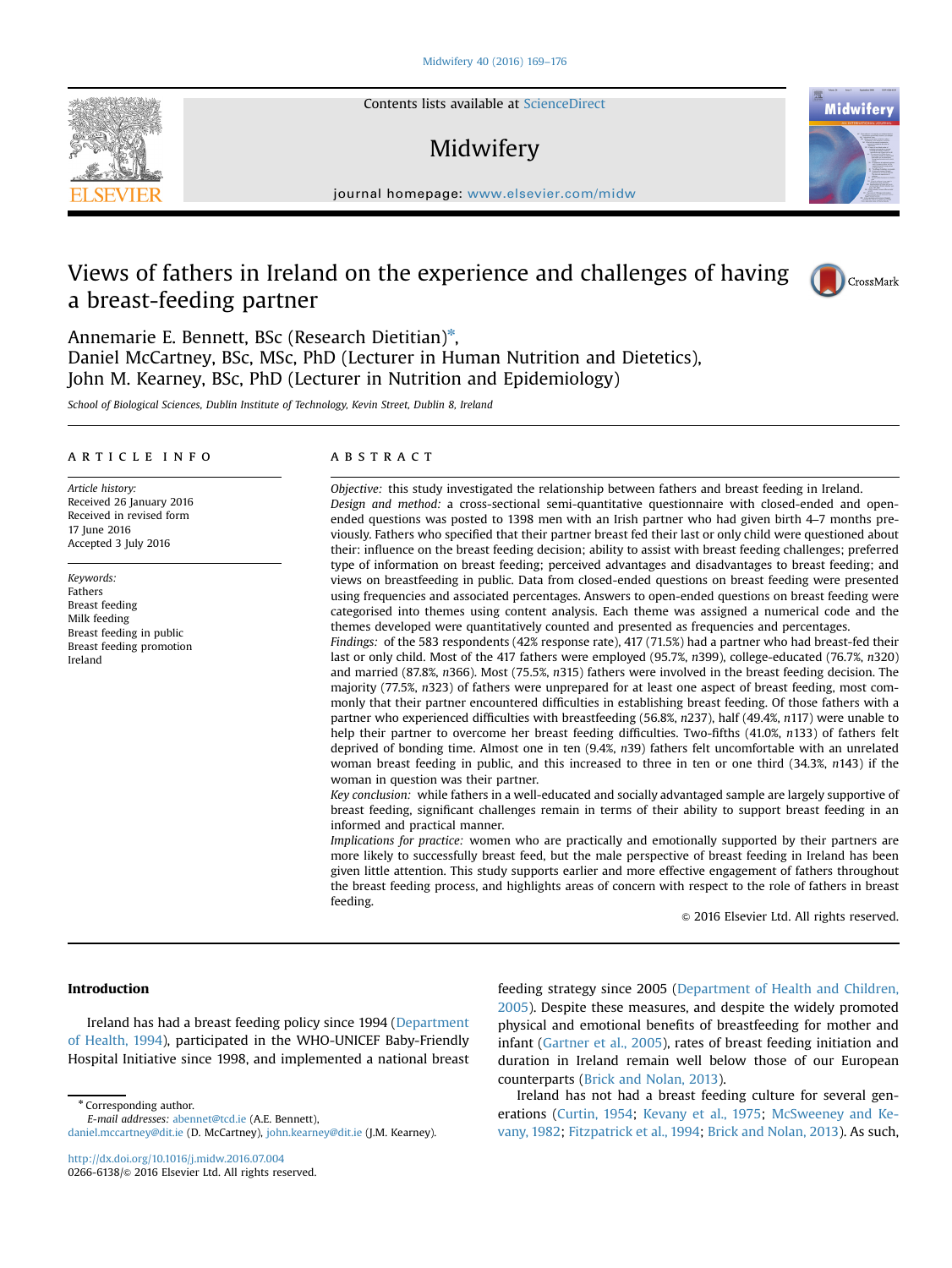the skill of breast feeding has been lost to the social and cultural network of many women in Ireland. Health professionals have been identified as important to the success of breast feeding ([Begley et al., 2008](#page-7-0); [Brown et al., 2011;](#page-7-0) [Tarrant et al., 2011\)](#page-8-0), but with shorter hospital stays, the potential contribution of a mother's family network to the success of breast feeding cannot be dismissed.

The support offered by a woman's partner affects her decision to initiate and continue breast feeding ([Scott et al., 2001](#page-8-0); [Pisacane](#page-8-0) [et al., 2005](#page-8-0); [Pontes et al., 2008;](#page-8-0) [Susin and Giugliani, 2008\)](#page-8-0). The only Irish study to date which assesses the attitude of fathers to breast feeding ([Kenosi et al., 2011](#page-8-0)) reported that while most of the fathers surveyed discussed infant feeding methods with their partner, only a third felt that it was a shared decision between both parents. [Brown and Davies \(2014\)](#page-7-0) similarly reported that while fathers were positive about breast feeding, most ultimately referred to breast feeding as their partner's choice. It is inarguably important that a woman's autonomy to choose is respected. However, fathers who are removed from the breast feeding process can feel frustrated, alienated and helpless when it comes to supporting the needs of their breast-feeding partner and infant ([Barclay and Lupton, 1999;](#page-7-0) [Goodman, 2005](#page-8-0); [Pontes et al., 2009;](#page-8-0) [Brown and Davies, 2014\)](#page-7-0). Therefore, it's also important that fathers feel included in, and necessary to, the breastfeeding process from the outset.

Several studies have investigated reasons why mothers in Ireland never initiate, or discontinue, breast feeding. These reasons most commonly relate to the perceived negative impact of breast feeding on lifestyle, maternal fatigue, difficulty with breast feeding techniques and perceived milk insufficiency [\(Begley et al., 2008](#page-7-0); [Tarrant](#page-8-0) [et al., 2009,](#page-8-0) [2011;](#page-8-0) [Layte and McCrory, 2014](#page-8-0)). Therefore, mothers in Ireland often avoid or discontinue breast feeding due to technical difficulties and inadequate practical and emotional support.

The results of studies investigating the impact of paternal involvement on breast feeding have been somewhat mixed to date. However, most have shown that supportive paternal involvement has a significant positive impact on some aspect of breast feeding, whether it is initiation [\(Wolfberg et al., 2004\)](#page-8-0), feeding on discharge ([Scott et al., 2001;](#page-8-0) [Tarrant et al., 2011](#page-8-0)), duration [\(Pisacane](#page-8-0) [et al., 2005](#page-8-0); [Tarrant et al., 2011;](#page-8-0) [Maycock et al., 2013](#page-8-0)), or coping with breast feeding difficulties ([Pisacane et al., 2005](#page-8-0)).

The Irish study by [Kenosi et al. \(2011\)](#page-8-0) reported that only 55.2% of fathers had enough information on breast feeding. Irish women who breast feed are in the minority from the early postpartum period, with only 42.5% of Irish mothers doing any breast feeding on discharge from hospital [\(Layte and McCrory, 2014\)](#page-8-0). If breast feeding rates are to increase, a better understanding of male attitudes and needs around breast feeding is needed to help men to offer adequate technical, practical and emotional support to their breast-feeding partners.

To the authors' knowledge, only one study [\(Kenosi et al., 2011\)](#page-8-0) has been conducted to date on the attitude of fathers in Ireland towards breastfeeding. This study had a small sample of 67 fathers who answered the study questionnaire within two days of the birth of their child. As such, very little is known about the experience of fathers in Ireland with breast feeding. Much work remains to be done to increase Irish breast feeding rates; this work must include recognition of the role that fathers can play as cornerstones of breast feeding support. Therefore, this study aimed to gain insight into the relationship between men and breast feeding in Ireland, by investigating the:

- Role of fathers in the breast feeding decision;
- Aspects of breast feeding for which fathers felt unprepared;
- Perceived advantages and disadvantages to having a breastfeeding partner; and
- Views of fathers on breast feeding in public.

#### Methodology

Ethical approval for this study was obtained from the Coombe Women and Infants University Hospital and Dublin Institute of Technology.

#### Design

A cross-sectional semi-quantitative postal questionnaire was used in this study.

#### Population targeted

The male partners of women who had given birth in the previous 4-7 months in the Coombe Women and Infants University Hospital in Dublin, Ireland, were targeted.

A list of women of Irish nationality who delivered a healthy live infant between March and September 2014 was obtained. From this, men were targeted if they were listed as next-of-kin, designated as a spouse or partner, and living at the same address as the patient.

In light of the low breast feeding rate amongst Irish mothers at 6 months post partum ([Gallagher et al., 2015](#page-7-0)), questionnaires were sent to fathers with infants aged 4-7 months, in order to obtain a more accurate picture of breast feeding in the postpartum period.

#### Postal questionnaire

The semi-quantitative questionnaire used in this study was a postal questionnaire which was anonymously returned. The questionnaire contained 10 closed-ended and open-ended questions on breast feeding, and it was piloted with 20 male partners of women who were participating in a separate study in the Coombe Women and Infants University Hospital. From the feedback provided by respondents during the pilot, no questions were changed but minor adjustments were made to the layout of the questionnaire to enhance its clarity and accessibility for those who received it by post.

Fathers with partners who had breast-fed their last (or only) child were asked four closed-ended questions on:

- Their role in the decision to breast feed: If a father stated that he had been involved in the breast feeding decision, he had to select whether he had encouraged, discouraged or had been ambivalent about breast feeding when the decision on milk feeding was being made.
- Useful sources of information on breast feeding: Fathers had to tick their most useful sources of breast feeding from a list which included: their partner, lactation consultant, midwife, public health nurse, family member and internet. If needed, fathers could add a source which was not included on the predefined list.
- Their ability to assist with the challenges of breast feeding: Fathers had to choose from one of three options: (1) My partner had no difficulty with breast feeding; (2) I had enough information to help my partner with breast feeding difficulties; or (3) I did not have enough information to help my partner with breast feeding difficulties.
- Preferred bonding activities with a breast-fed infant: A list of bonding activities was provided (e.g. bathing infant, changing infant), from which fathers could choose their preferred bonding activity or to which they could add their own bonding activities.

Four open-ended questions obtained data on: aspects of breast feeding for which fathers felt unprepared; information on breast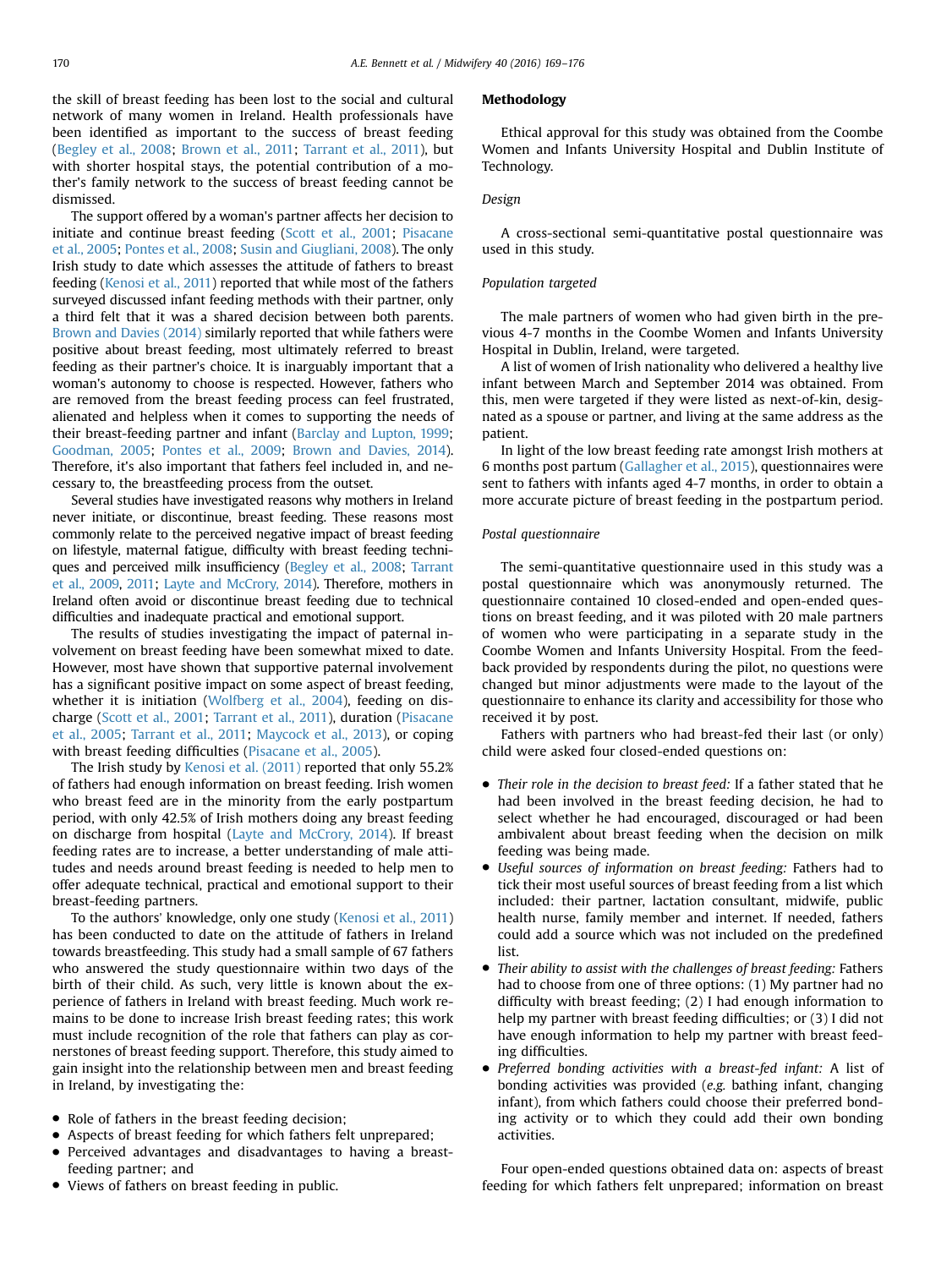feeding information which fathers would have liked to have had in the antenatal period; and perceived advantages and disadvantages to having a breast-feeding partner.

A photograph of a woman discreetly breast feeding was also shown. Fathers were asked what they would be likely to feel should they see a woman unrelated to them feeding in this way in everyday life. The list of potential reactions included: gladness, respect, surprise, indifference, embarrassment, discomfort and disgust.

Fathers were also asked to rate how comfortable they would feel if their own partner breast-fed in public in the same manner as the woman in the photograph. The possible answers were: completely comfortable with no concerns; fairly comfortable but with a few concerns; or completely uncomfortable with a lot of concerns. If fathers felt any degree of concern over their partner breast feeding in public, they were asked to specify the nature of their concern.

Socio-demographic data was also obtained from fathers, including parity, age, nationality, marital status, educational attainment and employment status.

#### Steps taken to help improve questionnaire response rate

Fathers were greeted by their first name in the letter which was included to explain the questionnaire. Each letter was signed by the first author. The letter briefly outlined the value of the questionnaire and provided a realistic estimate of the time needed (approximately ten minutes) to complete the questionnaire. Fathers could not be identified from the questionnaire or the return envelope, and so fathers were assured that their responses were anonymous.

A pen and a stamped addressed envelope were included to make questionnaire completion more convenient. Questionnaires were personally addressed to fathers and were delivered by standard post early in the working week (Mondays or Tuesdays). Fathers were given approximately two months to return the questionnaire.

No incentives were used, and due to the anonymous return of questionnaires, no reminders to complete the questionnaire were issued.

#### Data handling and analysis

Data were entered into the International Business Machines Corporation (IBM) Statistical Package for the Social Sciences (SPSS) for Windows, version 22.0 (IBM, Armonk, New York, United States). Normally distributed data on age and parity were summarised numerically using the mean  $\pm$  standard deviation. Data obtained from closed-ended questions were presented using frequencies and associated percentages.

The answers to open-ended questions were analysed using content analysis [\(Sandelowski, 2010\)](#page-8-0). Content analysis presents a description of, and puts into context, what respondents said without drawing deep implications from the data. To analyse the answers to open questions, the researcher took a sample of 60 questionnaires and read the answers given for each open question on breast feeding. From this assessment, a list of frequently recurring themes was devised from the answers to each open-ended question. For example, the 'difficulty encountered by partner when establishing breast feeding' and the 'time commitment required to breast feed' were recurring themes amongst the answers given to the question on aspects of breast feeding for which fathers felt unprepared.

A numerical code was assigned to each theme listed. When a theme occurred amongst the answers given in later questionnaires, the numerical code for that theme was assigned to the answer given. The numerical codes were then entered into SPSS and quantitatively counted. Final themes were presented as frequencies and percentages. Answers from fathers which best described a particular theme were used to illustrate the final frequencies and percentages given.

#### Findings

Five hundred and eighty-three questionnaires were returned, giving a 42% response rate. The majority (71.5%, n417) of fathers who returned a questionnaire had a partner who initiated breast feeding. The results which follow relate to the 417 fathers with a breast-feeding partner. Table 1 summarises the socio-demographic characteristics of respondents.

The mean age of fathers was 36.3 (SD $\pm$ 4.7) years and the majority (62.6%, n261) had at least one other child (mean 1.6 other children). Most fathers had completed a college degree (76.7%, n320) and were in full-time employment (91.6%, n382). Most fathers were married (87.8%, n366), and of the fathers who were not married (12.2%, n51), only half (49.0%, n25) had guardianship rights over their child.

#### Preparation and support for breast feeding

Over three-quarters (75.5%, n315) of fathers were involved in the breast feeding decision. Most of these fathers (72.7%, n229) encouraged their partner to breast feed, while 6.7% (n21) discouraged breast feeding. A fifth (20.6%, n65) of fathers reported discussing breast feeding without actively influencing their partner, thus ultimately leaving the final decision with her.

The most important sources of information on breast feeding were: past experience of having a breast-feeding partner (30.0%, n125); their partner's instructions (26.9%, n112); a lactation consultant (8.4%, n35); and the internet (7.4%, n31). Almost one in

#### Table 1

Socio-demographic characteristics of 417 fathers in Ireland with a breast-feeding partner.

|                        |                            | %    | $\boldsymbol{n}$ |
|------------------------|----------------------------|------|------------------|
| Parity                 | First-time father          | 37.4 | 156              |
|                        | Not a first-time father    | 62.6 | 261              |
| Age (years)            | < 24                       | 0.7  | 3                |
|                        | $25 - 29$                  | 41   | 17               |
|                        | $30 - 34$                  | 32.4 | 135              |
|                        | $35 - 39$                  | 41.0 | 171              |
|                        | $40 - 44$                  | 17.5 | 73               |
|                        | >45                        | 43   | 18               |
| Nationality            | Irish                      | 97.4 | 406              |
|                        | <b>Rritish</b>             | 17   | 7                |
|                        | Other                      | 09   | 4                |
| Marital status         | Married                    | 878  | 366              |
|                        | Cohabiting                 | 12.0 | 50               |
|                        | Not living with partner    | 0.2  | 1                |
| Education              | No formal education        | 0.2  | 1                |
|                        | Primary and secondary      | 13.7 | 57               |
|                        | school                     |      |                  |
|                        | Vocational qualification   | 9.4  | 39               |
|                        | College degree             | 33.3 | 139              |
|                        | Postgraduate qualification | 43.4 | 181              |
| Employment status      | Stay-at-home dad           | 0.7  | $\mathbf{3}$     |
|                        | Working full-time          | 91.6 | 382              |
|                        | Working part-time          | 4.1  | 17               |
|                        | Unemployed                 | 3.4  | 14               |
|                        | Student                    | 0.2  | 1                |
| Formula-fed by time of | Yes                        | 86.6 | 361              |
| questionnaire          | No                         | 13.4 | 56               |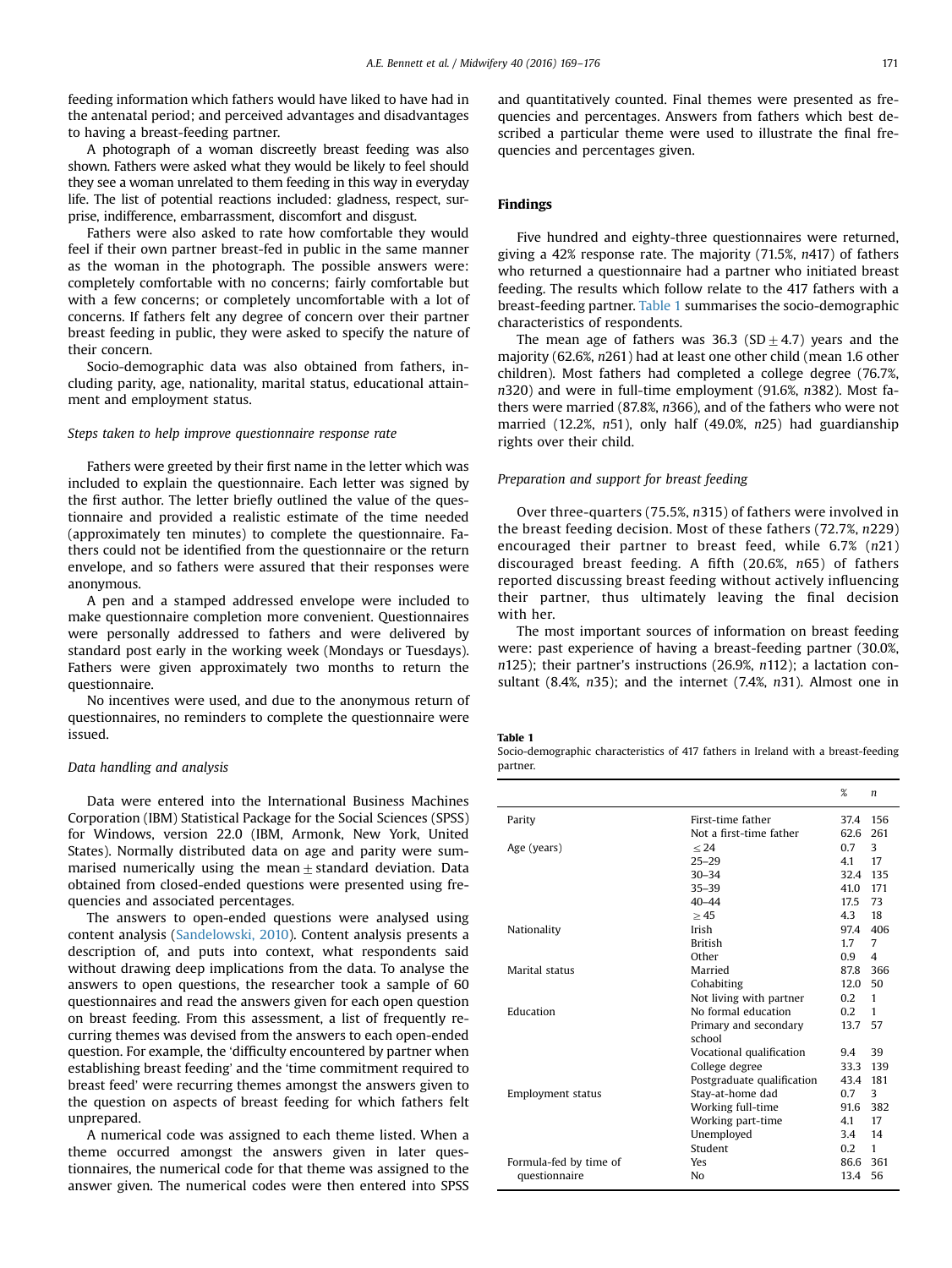eight fathers (12.9%, n54) reported not feeling any need for information on breast feeding.

The majority (56.8%, n237) of fathers reported that their partner experienced some difficulty breast feeding. Of these, half (50.6%, n120) had enough information to help their partner to overcome her breast feeding difficulties and half (49.4%, n117) did not.

Almost half (49.9%, n208) of fathers were able to suggest types of information which they believed would have made breast feeding easier for their partner (Table 2). The most commonly cited (45.2%, n94) type of preferred information was consistent practical advice on how to troubleshoot issues which most often affect breast feeding, to include latching difficulties, blocked ducts, mastitis, tongue tie and maternal diet.

Other types of information which fathers (12.5%, n26) felt would have made breast feeding easier included knowing how to: support their partner when breast feeding was unsuccessful; wean an infant off the breast; and manage feelings of jealousy or exclusion over the mother–infant bond created by breastfeeding.

#### Unexpected aspects of breast feeding

Over three-quarters (77.5%, n323) of fathers described aspects of breast feeding for which they were unprepared (Table 3). The most common (52.6%, n170) of these was the difficulty their partner encountered in learning to breast feed; that breast feeding did not "just happen."

Fathers were also taken aback by the: lack of readily available professional support; possibility of combination feeding; intensity of the mother-infant bond; and the number of calories burned by breast feeding.

#### Perceived advantages to having a breast-feeding partner

Of the fathers who listed advantages to having a breast-feeding partner (86.8%, n362), the most common advantages included the: health benefits for their infant (49.4%, n179); not having to do night feeds (38.7%, n140); the convenience of breast feeding compared to formula-feeding (30.4%, n110); and the strength of the mother–infant bond (17.4%, n63).

Other advantages included: having more time to care for other children or do household tasks; positive health benefits for their partner; their partner regaining her pre-pregnancy body shape more quickly; and the larger size of their partner's breasts.

Of the 417 fathers with a breast-feeding partner, a small number (6.2%, n26) stated that they experienced no advantages to having a breast-feeding partner.

Perceived disadvantages to having a breast-feeding partner

While 12.7% (n53) of fathers reported no disadvantages to

#### Table 2

Most common types of information which a sample of 208 fathers in Ireland felt would have made breast feeding easier for their partner.

|                                                                                                                               | %       | N    | Typical quote                                                                                                                                                                                                                                                                                                                                                                                                          |
|-------------------------------------------------------------------------------------------------------------------------------|---------|------|------------------------------------------------------------------------------------------------------------------------------------------------------------------------------------------------------------------------------------------------------------------------------------------------------------------------------------------------------------------------------------------------------------------------|
| Consistent practical advice and assistance from the outset                                                                    | 45.2    | 94   | "A 'Top Tips' leaflet would be beneficial, with a section on 'What to do when [insert<br>$difficultyl$ "<br>"Proper information in hospital – every midwife gave conflicting information. A lactation<br>consultant visit should be mandatory for every breastfeeding mum."<br>"All of the different positions to breastfeed. My wife found that lying down on the bed<br>with the baby was the easiest way to start." |
| Being aware, before birth, of the time commitment and potential dif-<br>ficulties associated with establishing breast feeding | 22.6 47 |      | "Knowing that just because you were able to do it first time around doesn't mean it will<br>be easy or easier the second time around."<br>"Going to a breastfeeding class during the pregnancy, so that the difficulties were less of<br>a shock."                                                                                                                                                                     |
| Understanding the production of adequate volumes of breast milk                                                               | 10.1 21 |      | "If I had known that allowing formula feeding too soon was the death knell for<br>breastfeeding, I would have tried to help more and fight for it."<br>"Understanding timings with supply and when to feed to keep supply going."                                                                                                                                                                                      |
| Clearer understanding of the role of the father in breast feeding                                                             | 5.3     | - 11 | "I think fathers should be encouraged to attend any groups or consultants regarding<br>breastfeeding, I feel it is a 'woman's world' when it comes to these things."<br>"Knowing how I was meant to support her when there were problems or when she was<br>finding it tough-going."                                                                                                                                   |
| Having non-judgemental individuals with whom to discuss<br>breastfeeding                                                      | 4.3     | 9    | "She was called 'earth mother' by other women, so maybe educate the rest of the<br>country to remove the stigma."<br>"A lack of the almost religious-like devotion to the cause of breastfeeding would have<br>helped – a more balanced approach."                                                                                                                                                                     |

#### Table 3

Most common aspects of breast feeding for which 323 fathers in Ireland felt unprepared.

|                                                                       | %    | N        | Typical quote                                                                                                                                                                                                                                                                                                                                              |
|-----------------------------------------------------------------------|------|----------|------------------------------------------------------------------------------------------------------------------------------------------------------------------------------------------------------------------------------------------------------------------------------------------------------------------------------------------------------------|
| Difficulty encountered by partner when establishing<br>breast feeding |      | 52.6 170 | "The lack of honesty about how difficult and painful it is, that it's not a straightforward choice."<br>"The damage caused to breasts – her nipples cracked and her ducts got blocked."<br>"It's very difficult for something that should come naturally – it's physically and emotionally draining. It<br>takes time to master the art of breastfeeding." |
| Time commitment required by their partner to breast 18.6 60<br>feed   |      |          | "The constant feeding - up to 12 hours a day for 12 weeks."<br>"How time-consuming it was at the start $-$ it was all we talked about for weeks."                                                                                                                                                                                                          |
| The bond between mother and infant                                    | 12.1 | 39       | "How comforting both my wife and baby found it."                                                                                                                                                                                                                                                                                                           |
| The methods of producing breast milk                                  | 5.6  | 18       | "That if she wanted to express, it helped if she just thought about feeding the baby!"<br>"That a breast pump does not get as much milk as the baby would when he's feeding."                                                                                                                                                                              |
| Feelings of exclusion due to infant's dependence on<br>mother         | 3.1  | 10       | "I was not expecting to be so unneeded."<br>"Less included - I felt like I was sitting on the outside looking in."                                                                                                                                                                                                                                         |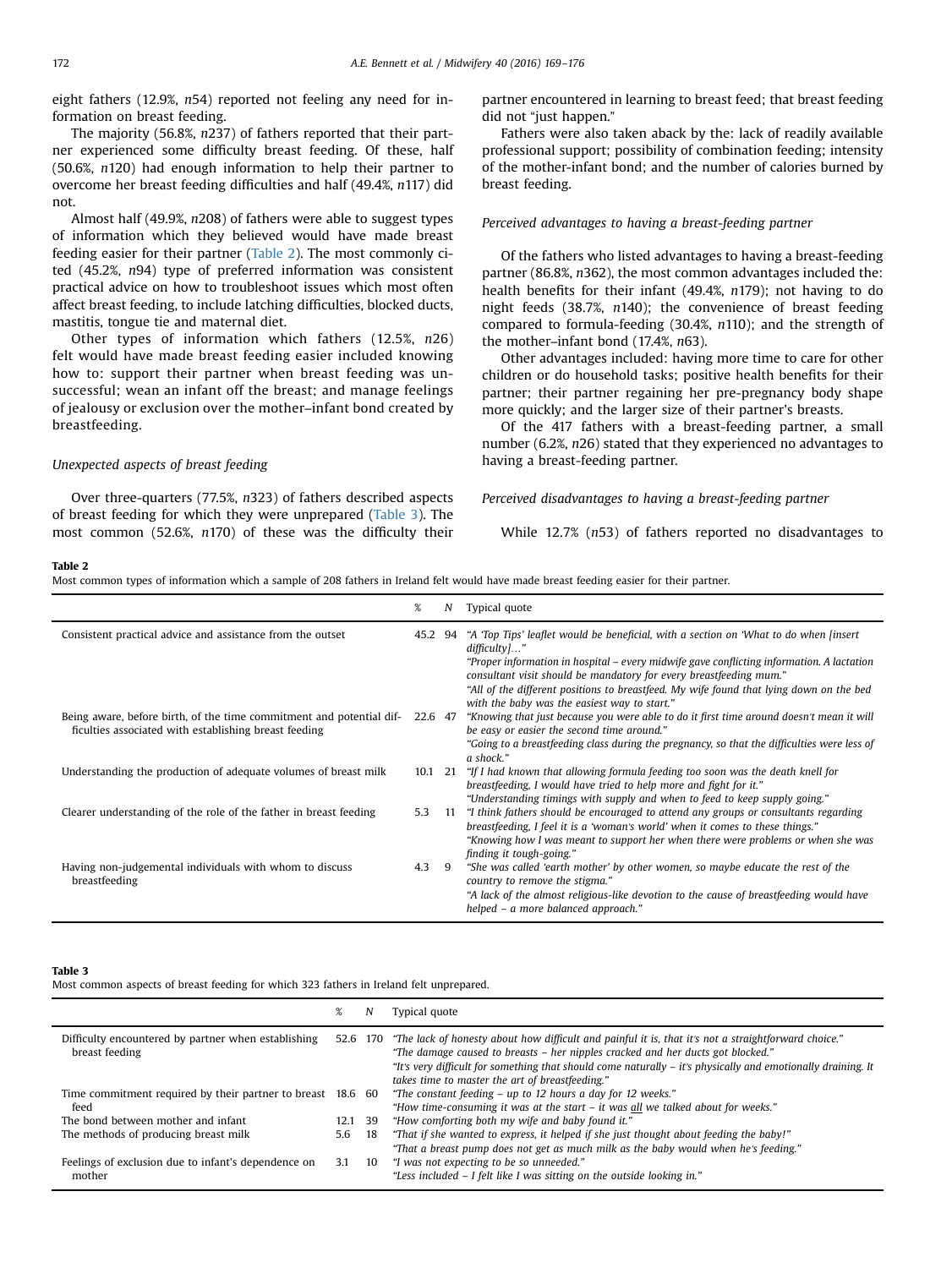Table 4

Common disadvantages to having a breast-feeding partner experienced by a sample of 324 fathers in Ireland.

|                                                                                                                                                                                   | N   | $\%$ | Typical quote                                                                                                                                                                                                                                                                                                                                                                                                       |
|-----------------------------------------------------------------------------------------------------------------------------------------------------------------------------------|-----|------|---------------------------------------------------------------------------------------------------------------------------------------------------------------------------------------------------------------------------------------------------------------------------------------------------------------------------------------------------------------------------------------------------------------------|
| Coping with the effects that full responsibility for feeding can have on a<br>mother                                                                                              | 190 |      | 58.6 "Wife is tired and grumpy from never getting 8 hours of straight sleep."<br>"It was so hard on her. It wore her down. I hated seeing her so stressed, strapped<br>to that breast pump for weeks."                                                                                                                                                                                                              |
| Less opportunities to bond with infant                                                                                                                                            | 133 | 41.0 | "Building a bond with the baby. I was left out on the edges a little."<br>"Breastfeeding forces the Dad out of an important and rewarding job."                                                                                                                                                                                                                                                                     |
| Anxiety over the success of breast feeding                                                                                                                                        | 53  | 16.4 | "Our uncertainty over how much the baby was consuming, even with lots of<br>solid nappies."                                                                                                                                                                                                                                                                                                                         |
|                                                                                                                                                                                   |     |      | "My partner felt like a failure every time she made a bottle of formula."<br>"My wife was unable to breastfeed for more than a couple of days. She took this<br>inability very hard and saw herself as a failure. I deeply resent the 'breast is best'<br>campaign and the detrimental effect it has on those unable to breastfeed,<br>especially as pregnancy leaves women very tired emotionally and physically." |
| Less regular routine (e.g. due to unpredictable feeding patterns, frequent night 47<br>feeds, or difficulties leaving the house if partner is uncomfortable feeding in<br>public) |     | 14.5 | "Wife can't stay out for too long without bringing a pump, and her handbag is<br>full enough anyway."<br>"Some people can act very strangely if a woman breastfeeds in public, so it's<br>hard for her to breastfeed outside the house."                                                                                                                                                                            |

having a breast-feeding partner, most fathers (77.7%, n324) with a breast-feeding partner listed at least one disadvantage (Table 4). The most common disadvantage (58.6%, n190) was being unable to assist with feeding and coping with the resultant effects (e.g. tired, weepy, cantankerous) that this could have on their partner's emotional state. Other disadvantages included: decreased intimacy with partner; feelings of jealousy over the mother–infant bond; and managing sibling rivalry for maternal attention.

Two-fifths (41.0%, n133) of fathers felt concern regarding their opportunities to bond with their infant. To compensate for the lack of feeding time, fathers engaged in other bonding activities with their infant, to include: playing, reading, massage, doing skin-toskin, chatting, swimming, and going on walks.

#### Views on breast feeding in public

All fathers (n417) were asked about their predominant feeling to seeing a woman who was not their partner breast-feed in public. The majority of fathers (56.6%, n236) reported that they would feel indifferent and almost a third (32.1%, n134) reported that they would feel respect for a woman unrelated to them breast feeding in public. Almost one in ten (9.4%, n39) reported feeling uncomfortable and a small number (1.9%, n8) of fathers reported feeling surprise at seeing a woman breast-feed in public.

When fathers were asked about their reaction should their own partner ever breastfeed in public, the majority of fathers (65.7%, n274) reported that they would be completely comfortable with this. Almost a third (30.9%, n129) reported that they would be fairly comfortable with a few concerns, while just 3.4% (n14) of fathers stated they would be completely uncomfortable with a lot of concerns were their partner ever to breast feed in public. The specific types of concerns held by fathers are listed in Table 5.

#### Discussion

With breastfeeding initiation and maintenance rates amongst Irish mothers being some of the lowest globally ([Gallagher et al.,](#page-7-0) [2015\)](#page-7-0), ongoing investigation into breastfeeding support for women in Ireland is warranted. Fathers can provide a continuity of care which other sources of breastfeeding support cannot, and it is therefore important to heed the views and concerns of fathers in Ireland on their role in breastfeeding. The findings of this study indicate that while fathers are largely supportive of the concept of breast feeding, significant challenges remain in terms of the ability of fathers to support breast feeding in an informed and practical manner.

In terms of supporting mothers to initiate breastfeeding, the majority of fathers in this study reported encouraging their partner to breast feed. Paternal support has been repeatedly shown to affect the decision to initiate and maintain breast feeding ([Scott](#page-8-0) [et al., 1997;](#page-8-0) [Binns and Scott, 2002](#page-7-0); [Hauck, 2004;](#page-8-0) [Pisacane et al.,](#page-8-0) [2005;](#page-8-0) [Pontes et al., 2008\)](#page-8-0). For example, [Wolfberg et al. \(2004\)](#page-8-0) reported that women whose partner had attended a breast feeding class with other fathers during pregnancy were significantly more likely to initiate breast feeding compared to a control group. [Scott](#page-8-0) [et al. \(2001\)](#page-8-0) reported that women who perceived that their partner was supportive of breast feeding were 11 times more likely to

Table 5

Concerns held by a sample of 143 fathers in Ireland should their partner ever breast feed in public.

|                                                                          | %       | n   | Typical quote                                                                                                                                                                                                                                                                                                                                                            |
|--------------------------------------------------------------------------|---------|-----|--------------------------------------------------------------------------------------------------------------------------------------------------------------------------------------------------------------------------------------------------------------------------------------------------------------------------------------------------------------------------|
| Other people staring at partner's breasts during<br>feeding              | 35.0 50 |     | "Some young lads or perverts taking a sneaky look at her."<br>"Boobs on display for other people."<br>"That people might stare at her."                                                                                                                                                                                                                                  |
| Causing offence or discomfort to other people in the 32.9 47<br>vicinity |         |     | "Other people not approving or frowning upon it."<br>"Paranoid that other blokes would feel uncomfortable."<br>"It's uncomfortable for everyone around."                                                                                                                                                                                                                 |
| Feeding is not discreet enough                                           | 20.3    | 29  | "Dignity of mother in an exposed situation."<br>"We have a very strange society where social networks rule. I would be afraid of someone filming and<br>putting it on the internet. I also think that it's a private thing."<br>"I would prefer if it was done discreetly. I don't think it's appropriate to be doing it in public, but if you need<br>to, cover it up." |
| Inappropriate comments which make partner feel<br>uncomfortable          | 12.6    | -18 | "That ignorant people may say something and make her feel uncomfortable."                                                                                                                                                                                                                                                                                                |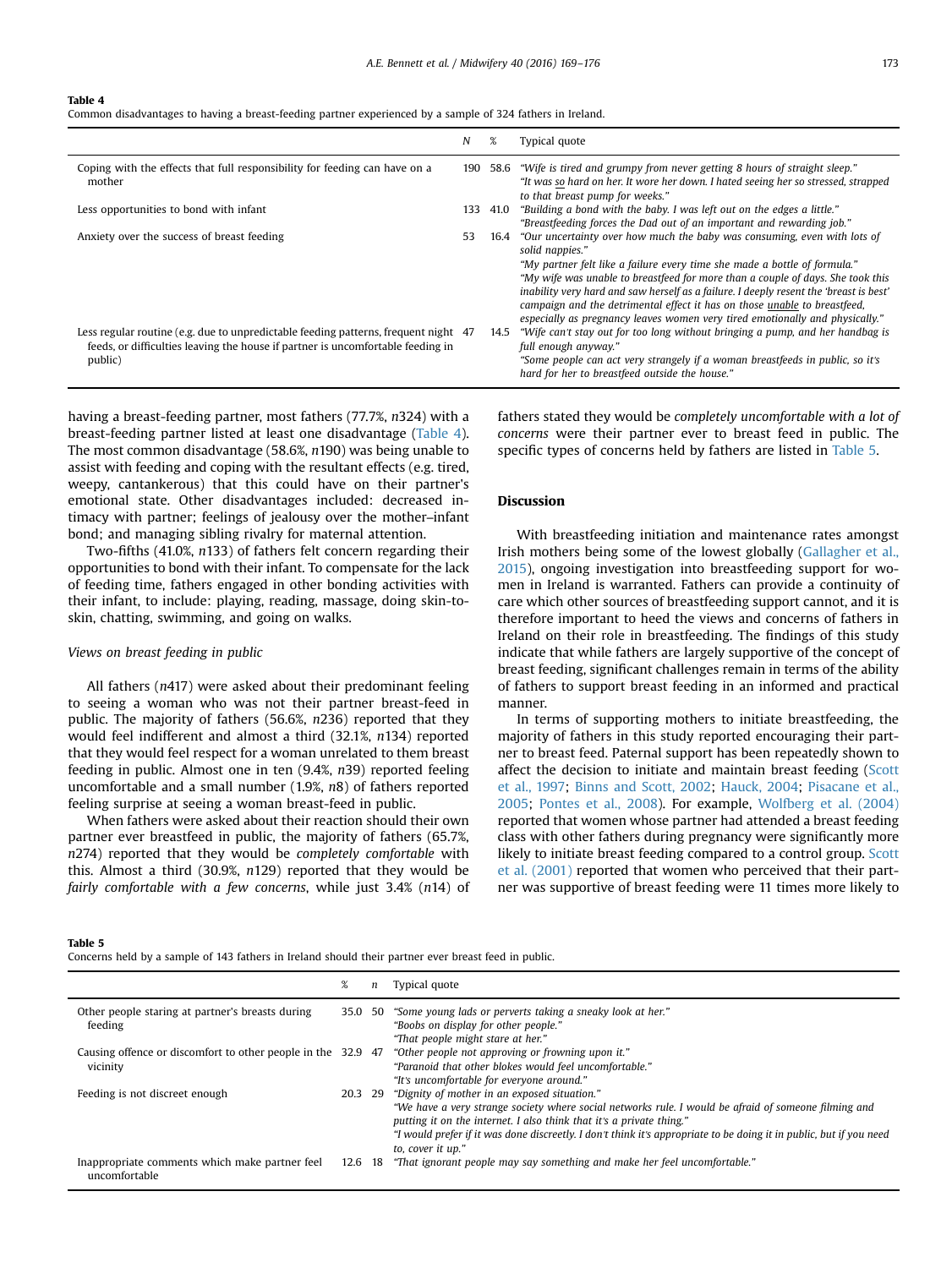breast feed on discharge from hospital, and mothers who have an informed partner who is supportive of breast feeding are significantly more likely to successfully cope with breast feeding difficulties in the early postpartum period ([Pisacane et al., 2005\)](#page-8-0). Therefore, paternal support has been associated with improved rates of breast feeding initiation ([Arora et al., 2000](#page-7-0); [Wolfberg et al.,](#page-8-0) [2004](#page-8-0)), breast feeding upon hospital discharge ([Scott et al., 2001\)](#page-8-0), and breast feeding duration ([Ingram and Johnson, 2004;](#page-8-0) [Pisacane](#page-8-0) [et al., 2005](#page-8-0); [Nickerson et al., 2012](#page-8-0); [Maycock et al., 2013](#page-8-0)).

Once breast feeding commenced, however, over three-quarters of fathers in this study reported feeling unprepared for different aspects of breastfeeding. Most commonly, fathers were unprepared for the difficulty and pain that their partner experienced during breast feeding, with half of fathers being unable to help their partner overcome breast feeding challenges when she experienced them.

Perceived milk insufficiency is the most common reason given for the cessation of breast feeding amongst Irish mothers ([Layte](#page-8-0) [and McCrory, 2014](#page-8-0)). Educating fathers on how to troubleshoot common breast feeding challenges has been associated with higher breast feeding rates at six months post partum ([Scott et al.,](#page-8-0) [2001;](#page-8-0) [Pisacane et al., 2005](#page-8-0)). [Ingram and Johnson \(2004\)](#page-8-0) reported that a 30-minute information session with both parents based on a leaflet containing practical breast feeding advice significantly increased breast feeding duration compared to controls, with most fathers reporting that they referred back to the leaflet after the session. [Pisacane et al. \(2005\)](#page-8-0) reported that the delivery of 40 minutes of breast feeding education to groups of fathers in the antenatal period increased breast feeding duration and resulted in significantly lower rates of perceived milk insufficiency. Another intervention study ([Tohotoa et al., 2010](#page-8-0)) found that 60 minutes of antenatal breast feeding education helped fathers to develop more realistic expectations of feeding and to acquire practical knowledge on ways to manage the challenges of breast feeding.

Irish maternity hospitals currently do not provide fathers with dedicated instruction on breast feeding. However, with a mother's typical hospital stay being less than 2 days [\(Coombe Women and](#page-7-0) [Infants University Hospital, 2013\)](#page-7-0), fathers are a potentially invaluable source of support to help sustain feeding in the early postpartum period, especially when a mother's milk supply is not yet established. Since pregnancy is a unique time during which both parents are simultaneously in contact with health professionals over the care of their child, engaging more closely with fathers to promote breast feeding is an important consideration for maternity services.

Fathers in this study clearly identified advantages to breastfeeding and expressed the desire to meaningfully help their partner to breast feed. Fathers wanted practical feeding information, not only on fundamental aspects of feeding such as optimal feeding positions and factors which affect milk production, but also on helpful ways to emotionally support their breast-feeding partner. The means by which fathers can help their breast-feeding partner may not be immediately apparent to them [\(Henderson](#page-8-0) [et al., 2011;](#page-8-0) [Sherriff and Hall, 2011\)](#page-8-0), and providing guidance on useful types of support may help fathers to feel more included and competent when it comes to the care of their infant ([Ingram and](#page-8-0) [Johnson, 2004;](#page-8-0) [Brown and Davies, 2014](#page-7-0)). Preferred forms of practical support reported by mothers include cooking, doing housework, caring for other children, bathing the infant, bringing infant to mother for night feeds and helping the mother to relax ([Tohotoa et al., 2009](#page-8-0); [Rempel and Rempel, 2011](#page-8-0)). Helpful emotional supports include praise for her breast feeding efforts, compliments on her progress with breast feeding, and defending the mother from individuals advocating formula feeding ([Tohotoa](#page-8-0) [et al., 2009](#page-8-0); [Rempel and Rempel, 2011](#page-8-0); [Nickerson et al., 2012](#page-8-0)).

Alongside helping their partner to succeed with breastfeeding

and their mothering role, fathers also wanted to flourish in their fathering role and develop a strong relationship with their infant. Despite all fathers identifying bonding activities which help them to compensate for not feeding their infant, a significant minority of fathers expressed concerns about the perceived impact of feeding deprivation on the father–infant bond, a finding reported elsewhere [\(Goodman, 2005;](#page-8-0) [Rempel and Rempel, 2011;](#page-8-0) [Nickerson](#page-8-0) [et al., 2012\)](#page-8-0). As men frequently report feeling helpless during pregnancy and childbirth [\(Dellman, 2004](#page-7-0); [Longworth and King](#page-8-0)[don, 2011\)](#page-8-0), it is unsurprising that they wish to have an active role with the essential task of feeding. Fathers of breast-fed infants often feel alienated from the mother–infant bond that forms ([Barclay and Lupton, 1999](#page-7-0); [Goodman, 2005](#page-8-0)) and jealous of the privileged position a breast-feeding mother holds as the sole food provider [\(Rempel and Rempel, 2011](#page-8-0); [Nickerson et al., 2012\)](#page-8-0). However, the intimacy created by breast feeding cannot be replicated with bottle-feeding, so fathers won't necessarily enjoy the same closeness when feeding their infant as a mother does. Therefore, fathers should be reassured that they can still develop a warm and nurturing role as the non-food parent without compromising the frequency or duration of breast feeding. To help promote this, health professionals should reiterate the value of a father to the success of breast feeding and provide unambiguous advice to both parents on how a father can be meaningfully involved in the feeding process.

The need for consistent advice on breast feeding from health professionals was emphasised in this study. Inconsistent advice from health professionals has been reported to stymie the efforts of fathers in supporting breast feeding ([Brown and Davies, 2014;](#page-7-0) [Whelan and Kearney, 2014](#page-8-0); [Hunter et al., 2015](#page-8-0)). A more concerted effort on the part of health professionals to include fathers may be encouraged if the role of fathers in breast feeding is more explicitly acknowledged in national strategies and policies. For example, the most recent Irish breast feeding strategy ([Department of Health](#page-7-0) [and Children, 2005](#page-7-0)) refers to the need to include partners in the maternal breast feeding network, but does not specify how this is to be done. Since the two main disadvantages to having a breastfeeding partner in this study related to being unable to adequately support their partner and feeling deprived of bonding time, the value and role of fathers in the maternal breast feeding network should be clearly conveyed throughout pregnancy and the postpartum period.

It is of note that while one in ten fathers reported feeling discomfort with an unrelated woman breast feeding in public, this increased to three in ten if the woman in question was their partner. The main reasons for feeling discomfort included possible infringements upon their partner's modesty and causing offence to those in the surrounding environ. Importantly, the concerns of fathers in this study regarding breast feeding in public are not dissimilar to the concerns voiced by mothers in other studies ([Sheeshka et al., 2001](#page-8-0); [Ahluwalia et al., 2005](#page-7-0); [Keely et al., 2015\)](#page-8-0). This restrictive attitude towards breast feeding in public does not always indicate a lack of support for breast feeding ([Scott](#page-8-0) [et al., 1997;](#page-8-0) [Spurles and Babineau, 2011;](#page-8-0) [Vieth et al., 2016\)](#page-8-0). Rather, there seems to be a conflict between balancing conservative cultural and social norms with the naturally intimate process of breast feeding.

Social support and cultural norms significantly affect the initiation and duration of breast feeding [\(Li et al., 2002](#page-8-0); [McFadden](#page-8-0) [and Toole, 2006](#page-8-0); [Brown et al., 2011](#page-7-0); [Boyer, 2011;](#page-7-0) [Vari et al., 2012\)](#page-8-0). Ireland has a strong formula feeding culture ([Carroll et al., 2015\)](#page-7-0), where breastfeeding beyond the first few weeks post partum has been marginal for several generations [\(Curtin, 1954](#page-7-0); [Kevany et al.,](#page-8-0) [1975;](#page-8-0) [McSweeney and Kevany, 1982](#page-8-0); [Fitzpatrick et al., 1994](#page-7-0); [Brick](#page-7-0) [and Nolan, 2013](#page-7-0)). As such, the general population has scant exposure to women breast feeding in public.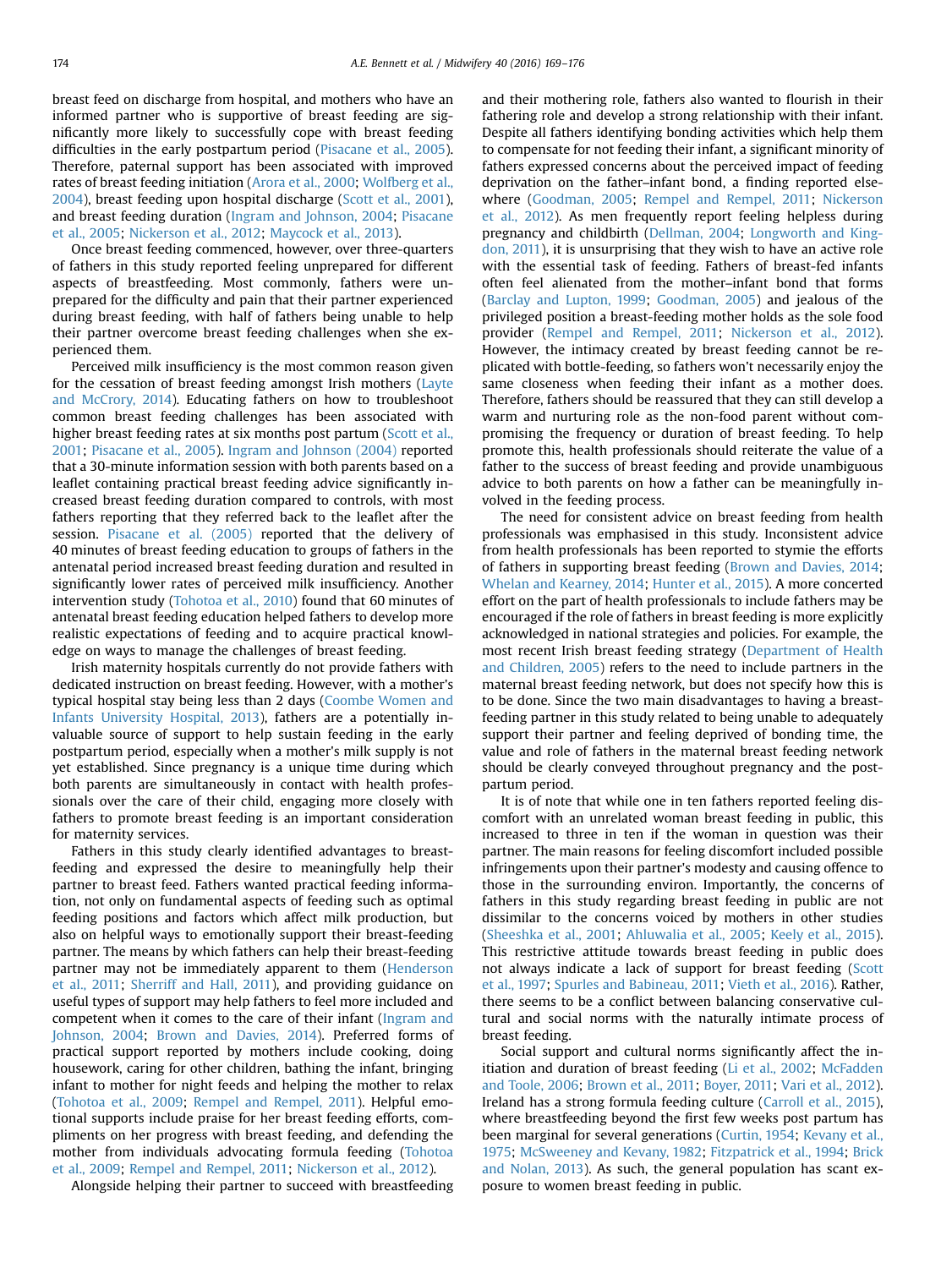<span id="page-7-0"></span>Women have reported feeling vulnerable and embarrassed while breast feeding in public (Earle, 2002; Begley et al., 2008), even in the absence of negative attention ([Sheeshka et al., 2001\)](#page-8-0). Negative reactions to unfamiliar practices are to be expected; what is important to note is that such reactions generally become more positive with increased familiarity [\(Greene et al., 2003;](#page-8-0) [Spurles and Babineau, 2011\)](#page-8-0). Therefore, an environment which promotes breast feeding as an essential everyday activity can foster a more tolerant attitude towards breast feeding in public. However, normalising breastfeeding in a country with an embedded formula feeding culture will require extensive promotion of breast feeding within schools, colleges, health services, workplaces, businesses and public spaces. Furthermore, pregnant women should be informed about their right to breast feed in public and can be given advice on how to breast feed discreetly to bolster their confidence in their ability to breast feed in public ([Sheeshka et al., 2001\)](#page-8-0).

Before drawing final conclusions on the findings of this study, the methodological strengths and limitations must be considered.

Postal questionnaires have an average response rate of approximately 56% [\(Nulty, 2008](#page-8-0)). Strategies to increase questionnaire response rates in this study included: personally addressed envelopes; personalised hand-signed letters; the use of coloured ink; the inclusion of a stamped addressed envelope and pen; the use of a university logo; providing assurance of anonymity; and the inclusion of an acceptable number of questions (Edwards et al., 2002; [Nulty,](#page-8-0) [2008](#page-8-0)). Despite these measures being taken, this questionnaire had a below-average response rate of 42%. While this response rate is less than anticipated, the sample size of 417 questionnaires was adequate for analysis, and the group of fathers to which the results best apply is known from the socio-demographic data collected.

From the sociodemographic data collected, this questionnaire represents fathers who are more educated and have a lower rate of unemployment compared to the national population. The breast feeding initiation rate of 71.5% reported in this questionnaire was also higher than the breast feeding initiation rate of 61.2% reported by the Coombe Women and Infants University Hospital in 2013 (Coombe Women and Infants University Hospital, 2013). Furthermore, respondents were self-selected and in light of the topic being investigated, may have been biased towards providing responses perceived as socially desirable. However, the anonymity of the questionnaire should have encouraged a more frank expression of views held on breast feeding ([Lippitt et al., 2014\)](#page-8-0).

While this study does not represent younger or less welleducated fathers, it is one of the first studies in Ireland to provide important insights on breast feeding from well-educated fathers who are in stable relationships and who are actively involved in the upbringing of their children.

Future research should investigate the views of younger fathers and fathers from more disadvantaged backgrounds, and should identify alternative ways of encouraging men in Ireland to take part in research related to fatherhood.

Despite the undisputed benefits of breastmilk ([Gartner et al.,](#page-8-0) [2005\)](#page-8-0), the rate of breast feeding in Ireland remains low by international standards (Brick and Nolan, 2013). The increase in rates of breast feeding in recent years is largely due to non-modifiable maternal trends, such as increasing maternal age and higher numbers of non-national women giving birth here (Brick and Nolan, 2013). Therefore, existing policy initiatives have been largely ineffective in creating a more balanced infant feeding culture amongst Irish women. Fathers play a critical role in providing support to mothers and infants, and the lack of meaningful engagement with fathers and fathers-to-be is a missed opportunity for breast feeding promotion. The core of a breast feeding family consists of mother, infant and father, and all three must be recognised as the cornerstones of successful breast feeding. If fathers

are more effectively included in the breast feeding process, mothers will feel better supported, fathers will feel less excluded, and infants will reap the benefits of an environment in which breast feeding is the norm.

#### Conflict of interest

The authors report no conflict of interest.

#### Acknowledgements

We would like to thank all the fathers who kindly completed the survey and shared their experiences of the early postpartum period.

AEB was supported by a Dublin Institute of Technology Fiosraigh Scholarship which is funded by Dublin Institute of Technology and Danone Nutricia (PB03874). Danone Nutricia had no role in the: study design; collection, analysis, and interpretation of data; writing of the manuscript; and decision to submit the manuscript for publication.

AEB was responsible for study design, data collection, data analysis, drafting the manuscript, and making critical amendments to the manuscript. DM and JMK were the study supervisors and were responsible for manuscript revision.

#### References

- [Ahluwalia, I.B., Morrow, B., Hsia, J., 2005. Why do women stop breastfeeding?](http://refhub.elsevier.com/S0266-6138(16)30112-7/sbref1) [Findings from the Pregnancy Risk Assessment and Monitoring System. Pedia](http://refhub.elsevier.com/S0266-6138(16)30112-7/sbref1)[trics 116, 1408](http://refhub.elsevier.com/S0266-6138(16)30112-7/sbref1)–1412.
- [Arora, S., McJunkin, C., Wehrer, J., Kuhn, P., 2000. Major factors in](http://refhub.elsevier.com/S0266-6138(16)30112-7/sbref2)fluencing [breastfeeding rates: mother's perception of father's attitude and milk supply.](http://refhub.elsevier.com/S0266-6138(16)30112-7/sbref2) [Pediatrics 106, e67.](http://refhub.elsevier.com/S0266-6138(16)30112-7/sbref2)
- [Barclay, L., Lupton, D., 1999. The experiences of new fatherhood: a socio-cultural](http://refhub.elsevier.com/S0266-6138(16)30112-7/sbref3) [analysis. Journal of Advanced Nursing 29, 1013](http://refhub.elsevier.com/S0266-6138(16)30112-7/sbref3)–1020.
- Begley, C., Gallagher, L., Clarke, M., Carroll, M., Millar, S., 2008.The National Infant Feeding Survey 2008 [Online]. Available from: 〈[https://www.breastfeeding.ie/](https://www.breastfeeding.ie/uploads/files/National_Infant_Feeding_Survey_2008.pdf) uploads/fi[les/National\\_Infant\\_Feeding\\_Survey\\_2008.pdf](https://www.breastfeeding.ie/uploads/files/National_Infant_Feeding_Survey_2008.pdf)〉 [04 January 2016].
- [Binns, C.W., Scott, J.A., 2002. Breastfeeding: reasons for starting, reasons for stop](http://refhub.elsevier.com/S0266-6138(16)30112-7/sbref4)[ping and problems along the way. Breastfeeding Review 10, 13](http://refhub.elsevier.com/S0266-6138(16)30112-7/sbref4)–19.
- Boyer, K., 2011. "[The way to break the taboo is to do the taboo thing](http://refhub.elsevier.com/S0266-6138(16)30112-7/sbref5)" breastfeeding [in public and citizen-activism in the UK. Health and Place 17, 430](http://refhub.elsevier.com/S0266-6138(16)30112-7/sbref5)–437.
- [Brick, A., Nolan, A., 2013. Explaining the increase in breastfeeding at hospital dis](http://refhub.elsevier.com/S0266-6138(16)30112-7/sbref6)charge in Ireland, 2004–[2010. Irish Journal of Medical Science 183, 333](http://refhub.elsevier.com/S0266-6138(16)30112-7/sbref6)–339.
- Brown, A., Davies, R., 2014. Fathers' [experiences of supporting breastfeeding:](http://refhub.elsevier.com/S0266-6138(16)30112-7/sbref7) [challenges for breastfeeding promotion and education. Maternal and Child](http://refhub.elsevier.com/S0266-6138(16)30112-7/sbref7) [Nutrition 10, 510](http://refhub.elsevier.com/S0266-6138(16)30112-7/sbref7)–526.
- [Brown, A., Raynor, P., Lee, M., 2011. Young mothers who choose to breast feed: the](http://refhub.elsevier.com/S0266-6138(16)30112-7/sbref8) [importance of being part of a supportive breast-feeding community. Midwifery](http://refhub.elsevier.com/S0266-6138(16)30112-7/sbref8) [27, 53](http://refhub.elsevier.com/S0266-6138(16)30112-7/sbref8)–59.
- [Carroll, M., Gallagher, L., Clarke, M., Millar, S., Begley, C., 2015. Arti](http://refhub.elsevier.com/S0266-6138(16)30112-7/sbref9)ficial milk[feeding women's views of their feeding choice in Ireland. Midwifery 31,](http://refhub.elsevier.com/S0266-6138(16)30112-7/sbref9) [640](http://refhub.elsevier.com/S0266-6138(16)30112-7/sbref9)–[646.](http://refhub.elsevier.com/S0266-6138(16)30112-7/sbref9)
- Coombe Women and Infants University Hospital, 2013. Annual Clinical Report 2013 [Online]. Available from: 〈[http://www.drugsandalcohol.ie/23761/1/COOMBE%](http://www.drugsandalcohol.ie/23761/1/COOMBE%20ANNUAL%20REPORT%202013.pdf) [20ANNUAL%20REPORT%202013.pdf](http://www.drugsandalcohol.ie/23761/1/COOMBE%20ANNUAL%20REPORT%202013.pdf)〉. [05 January 2016].
- [Curtin, M., 1954. Failure to breastfeed: a review of the feeding history of 1007 in](http://refhub.elsevier.com/S0266-6138(16)30112-7/sbref10)[fants. Irish Journal of Medical Science 29, 447-446.](http://refhub.elsevier.com/S0266-6138(16)30112-7/sbref10)
- Dellman, T., 2004. "The best moment of my life"[: a literature review of fathers](http://refhub.elsevier.com/S0266-6138(16)30112-7/sbref11)' [experience of childbirth. Australian Journal of Midwifery 17, 20](http://refhub.elsevier.com/S0266-6138(16)30112-7/sbref11)–26.
- [Department of Health, 1994. A National Breastfeeding Policy for Ireland. Depart](http://refhub.elsevier.com/S0266-6138(16)30112-7/sbref12)[ment of Health, Dublin.](http://refhub.elsevier.com/S0266-6138(16)30112-7/sbref12)
- [Department of Health and Children, 2005. Breastfeeding in Ireland: A Five-Year](http://refhub.elsevier.com/S0266-6138(16)30112-7/sbref13) [Strategic Action Plan. Department of Health and Children, Dublin.](http://refhub.elsevier.com/S0266-6138(16)30112-7/sbref13)
- [Earle, S., 2002. Factors affecting the initiation of breastfeeding: implications for](http://refhub.elsevier.com/S0266-6138(16)30112-7/sbref14) [breastfeeding promotion. Health Promotion International 17, 205](http://refhub.elsevier.com/S0266-6138(16)30112-7/sbref14)–214.
- [Edwards, P., Roberts, I., Clarke, M., et al., 2002. Increasing response rates to postal](http://refhub.elsevier.com/S0266-6138(16)30112-7/sbref15) [questionnaires: a systematic review. British Medical Journal 324, 1183](http://refhub.elsevier.com/S0266-6138(16)30112-7/sbref15)–1191.
- [Fitzpatrick, C.C., Fitzpatrick, P.E., Darling, M.R.N., 1994. Factors associated with the](http://refhub.elsevier.com/S0266-6138(16)30112-7/sbref16) [decision to breastfeed among Irish women. Irish Medical Journal 87, 145](http://refhub.elsevier.com/S0266-6138(16)30112-7/sbref16)–146.
- Gallagher, L., Begley, C., Clarke, M., 2015. Determinants of breastfeeding initiation in Ireland. Irish Journal of Medical Science 〈[http://link.springer.com/article/10.](http://link.springer.com/article/10.1007%2Fs11845-015-1333-2) [1007%2Fs11845-015-1333-2](http://link.springer.com/article/10.1007%2Fs11845-015-1333-2)〉 [08 January 2016].